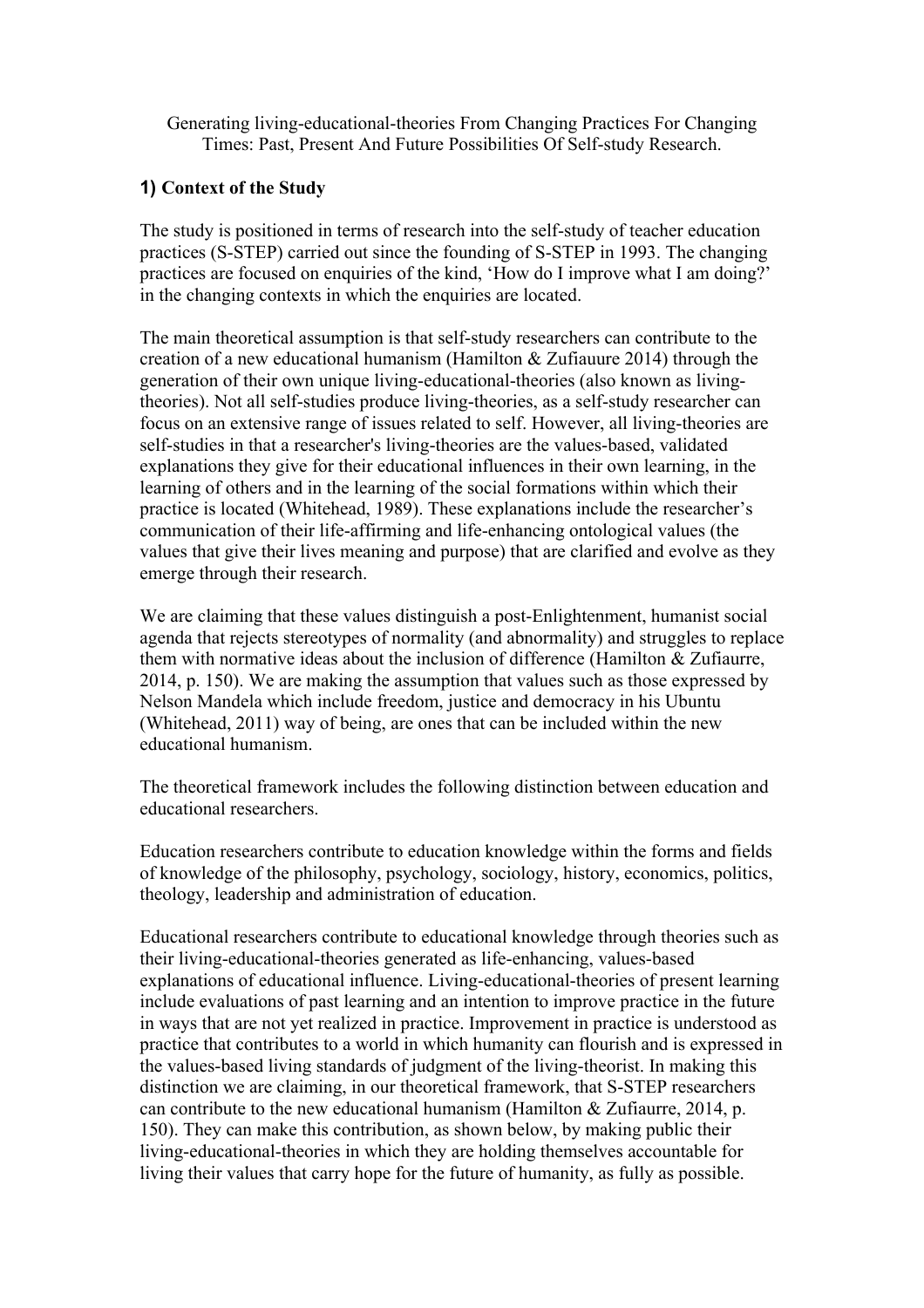#### **Research literature connection**

The research literature from S-STEP researchers, drawn on in this study, includes the authors' self-studies for their doctoral and post-doctoral inquiries (Huxtable 2012, 2013; Whitehead 1999, 2008, 2009, 2013). It includes Whitehead's (1995) response to the contents of the 1995 issue of the *Teacher Education Quarterly* on Living Educational Theory in Self-Study Research, to emphasise the importance of S-STEP researchers explaining their educational influences not only in their own learning but in the learning of others, especially their students' learning.

The connection with the papers in Research Methods for the Self-study of Practice (Tidwell, et. al. 2009) and the S-STEP research of the authors can be understood in relation to a limitation in printed text-based forms of communication of energyflowing explanatory principles. This limitation is serious because the expression of energy is needed for any action to take place and this recognition is necessary in any valid explanation of that action. We agree with Vasilyuk (1991) that relationships between energy and values are only weakly understood. We have shown, using a process of 'empathetic resonance', how the limitations of print-based communications, when compared to the embodied expressions of meaning communicated through video-data, can be transcended in visual narratives that communicate the meanings of the expressions of energy-flowing values and their influences in the learning of others (Whitehead & Huxtable, 2006 a&b).

The connection between the contributors to the S-STEP Journal on the *Study of Teacher Education* (STE) and the living-educational-theories of S-STEP researchers can perhaps best be understood by comparing the communications in the printed textbased journal STE and those in the multimedia Educational Journal of Educational Theories (EJOLTS), especially the December 2013 issue at http://ejolts.net/current, in which Griffin (2013) and Campbell (2013) communicate their meanings of being 'loved into learning' within their self-study, multimedia narrative. We are claiming that the meanings of an energy-flowing, relational value of being 'loved into learning' requires the ostensive expression of embodied meanings using visual data together with the language in printed text to enhance the validity of the communication. In pointing to this limitation in print-based communications we are not denying the importance and significance of these communications. We owe much of our own learning, especially in relation to theories of education, to these communications. All we are doing is to focus attention on how visual narratives might better communicate the meanings of embodied expressions of energy-flowing ontological values in explanations of educational influence.

The connection with some 36 doctoral theses from S-STEP researchers who have made original contributions to educational knowledge can be understood in terms of a 'pooling of energy' (Hutchison, 2013) that can contribute to the generation of a new educational humanism. We have placed our living-educational-theories (Whitehead, 1989, 2013; Huxtable, 2012) within the dynamic flow of this pooling of energy by making them freely available on website such as http://www.actionresearch.net. The generation of an educational humanism that has global significance will require many more contributions.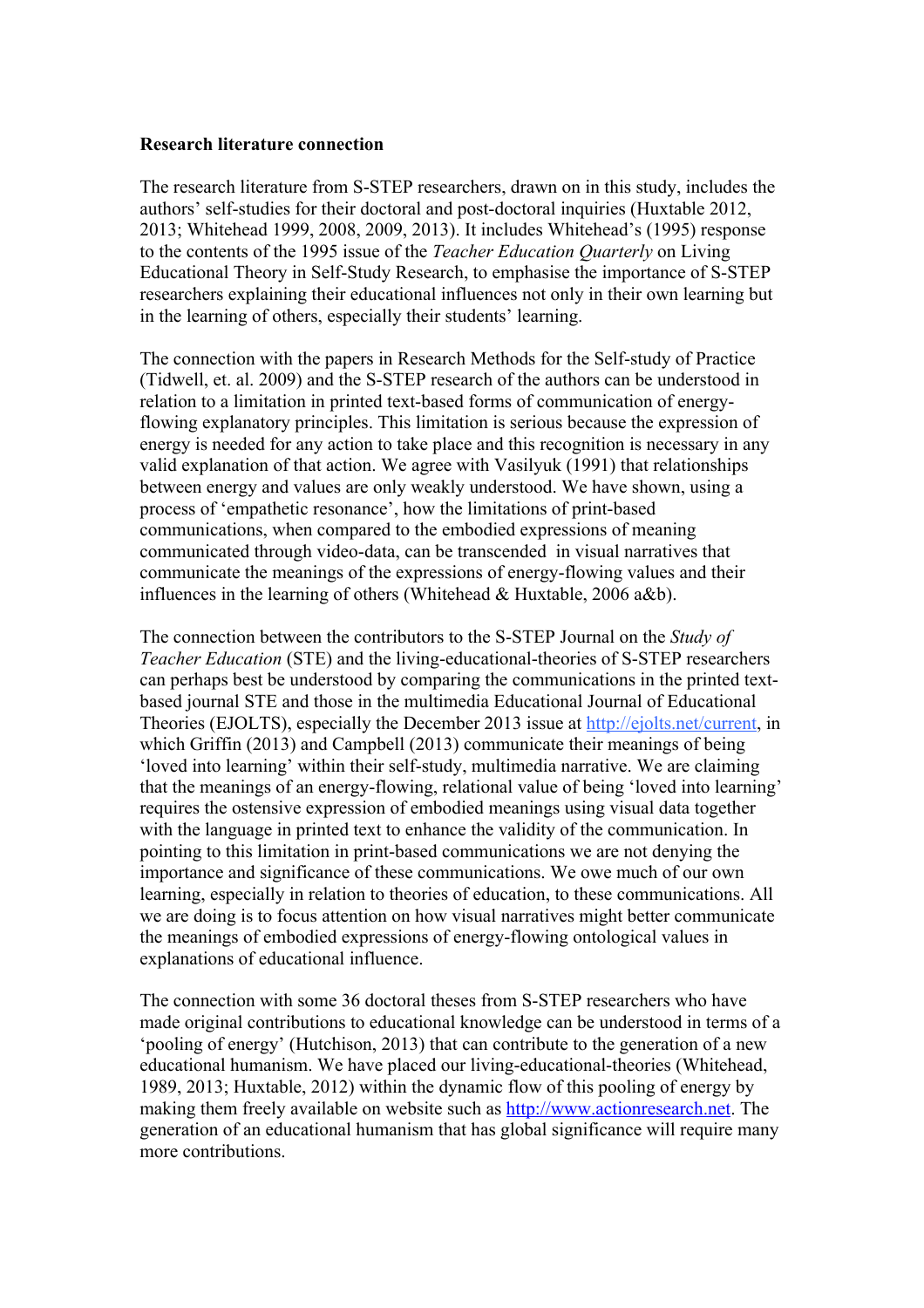The contents of the multimedia EJOLTS (2008-2014) and the contents of the September 2013 issue of *Gifted Education International* (GEI, 2013) serve to emphasise both the significance of ideas that can be communicated through the printed text of GEI and some of the limitations. We are thinking of limitations in printed-texts, in communicating the meanings of embodied expressions of energyflowing ontological values, that are transcended in the multimedia narratives of EJOLTS that communicate meanings of the energy-flowing living standards of judgment and explanatory principles of the S-STEP researchers.

The connection with the writings of Donna and Jerry Allender (1991; 2008; 2014) are focused on their understandings of the possibility of humanistic research:

The broadest insights came out of a higher regard for the wisdom of practice over attention to integrated theoretical knowledge. For the most part, there were no general conditions that could be used to organize and summarize the usefulness of specific imagery techniques. The concept of a living educational theory that Jack Whitehead (1993) later proposed as a strategy for integrating personal knowledge for teachers fits the data better. The concept is enlarged by the notion that this personal knowledge is not the product of thinking that is isolated from the work of others but rather the result of intensive collaborative conversations. Interpersonal connections place the personal theory in a kind of knowledge in communication. (2014, p. 123)

### **Contexts of the study**

The contexts are those of professional practice in which S-STEP researchers are asking, researching and answering questions of the kind, 'How do I improve what I am doing?' in their masters, doctoral and post-doctoral research programmes. We work with a broad understanding of educational practitioner that includes those working in primary, secondary and higher education, as well as other contexts such as health and industry. We include as educational practitioners those who not only work with teachers and students. For example educational practitioners also work with parents, carers (care givers) and community members. The educational practitioners we work with are situated world-wide.

### **2) Aim**

### a) Problems

The problems are focused on our purpose below. The problems are focused on making explicit the living-logic (Whitehead, 2013b) and living standards of judgment (Laidlaw, 1996) that distinguish the rationality of living-theories. They are focused on the nature of the relational epistemology (Thayer-Bacon, 2003, p. 7).

In 1990 Boyer advocated a new approach to scholarship. In 1995 Schön developed Boyer's ideas and advocated that researchers develop a new epistemology from Action Research for the new scholarship of teaching. We claim to be contributing to this new epistemology by showing that while Living Theory arose from Action Research it is not just a form of Action Research. Living Theory researchers also use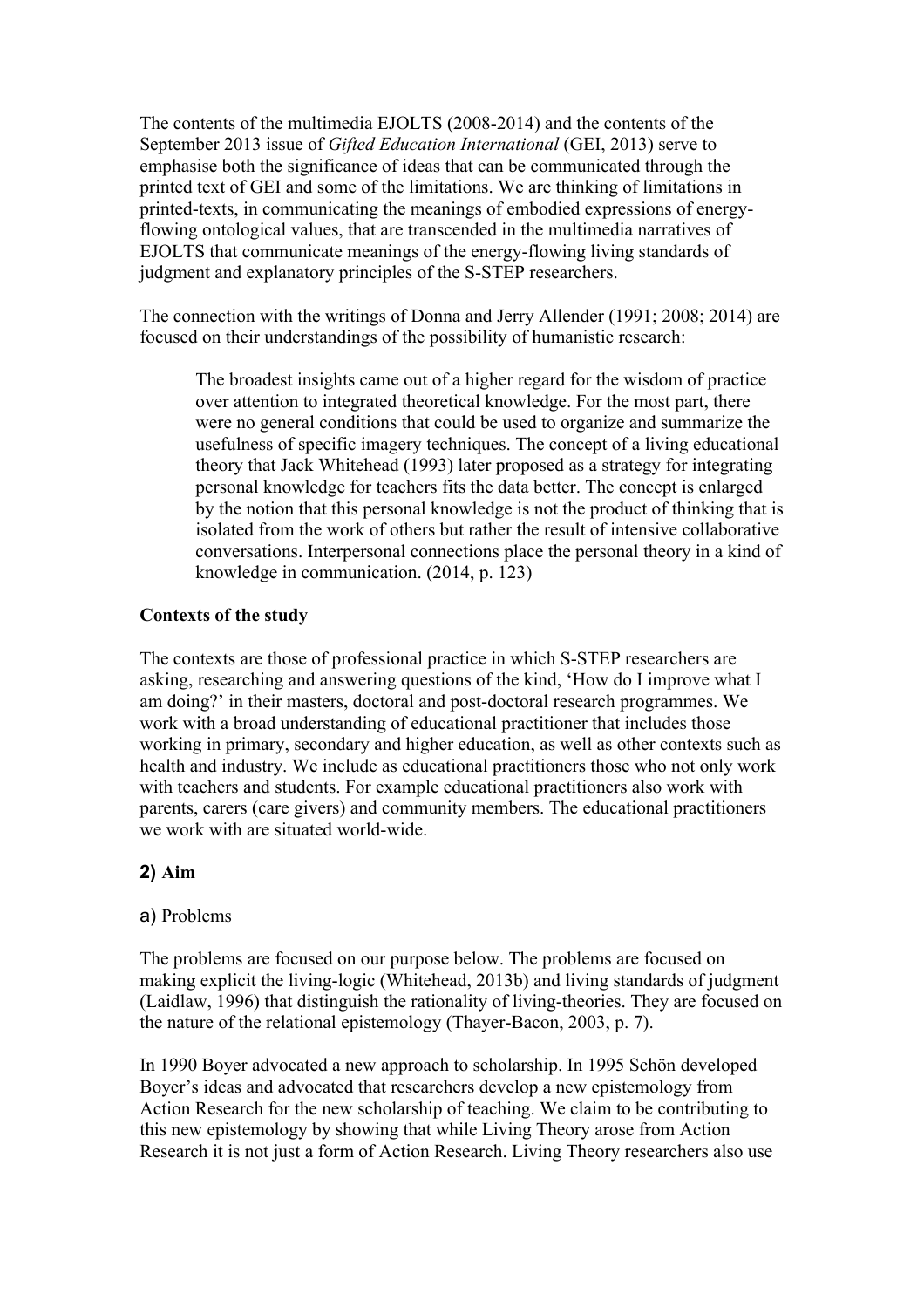other methods such as narrative enquiry, autoethnographical research and self-study, in creating their living-theories.

The problem is focused on the nature of the living-logics (Whitehead, 2013b) and the living standards of judgment (Laidlaw, 1996) that can be used to evaluate the validity of the explanations in living-theories as contributions to educational knowledge. The logics and standards are not only living, they are relationally dynamic and continuously evolving in the network of relationships that influence the practices and understandings of the self-study researchers. At the same time the practices and understandings of the self-study researchers influence the network of relationships that are contributing to a new educational humanism.

### b) Purpose

The purpose is to make explicit the standards of judgment and a living-logic to distinguish the rationality and original contributions to educational knowledge of the living-theories of self-study researchers in contributing to the generation of a new educational humanism.

### c) Questions

We use 'i~we' (Whitehead & Huxtable, 2006) in the questions below to emphasise the relational dynamic and mutual influences between the egalitarian individual and collective and point to a creative, democratic space (a living-boundary) between them.

The main self-study questions are:

- How do i~we produce valid explanations of our educational influences in our own learning, in the learning of others and in the learning of the social formations in which i~we live?
- What are the nature of the standards of judgment and logics that distinguishes the rationality of these explanations in contributing to the generation of a new educational humanism?

The use of 'I' in questions of the kind, 'How do I improve what I am doing?' could give the mistaken impression that 'I' exists as a completely autonomous agent, free to do what he or she wishes independently of sociohistorical and sociocultural influences. One influence of the sociohistorical and sociocultural conditions can be seen in the differences between pressures to conform to academic communications in solely printed texts and the communications that are possible in multimedia narratives. We have explored these differences in a solely printed text the organisers of a World Conference on Action Learning, Action Research and Process Management insisted should be used in our presentation (Whitehead & Huxtable, 2006a) and the multimedia account we produced to show our audience the differences between a solely printed text communication and a multimedia narrative (Whitehead & Huxtable, 2006b). We also use 'I' in the non-egotistical sense used by Buber (1947) when he stresses the humility of the educator (p. 122) and the non-egotistical use of 'I' in 'I-You' relationships (Buber, 1970, p. 117).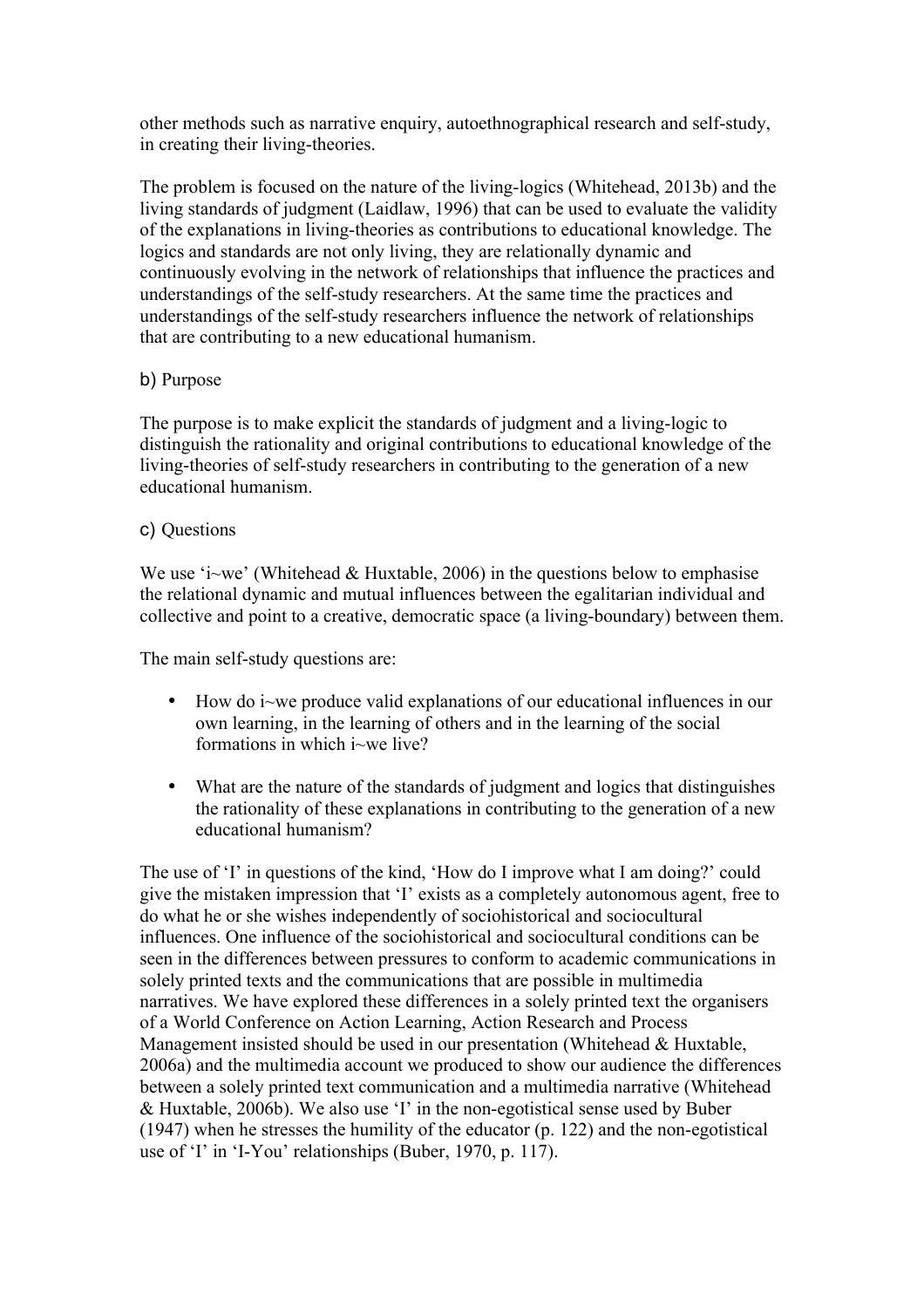In answering the question, *What are the nature of the standards of judgment and logics that distinguishes the rationality of these explanations in contributing to the generation of a new educational humanism?* we bear mind Laidlaw's (1996) insight that the standards of judgment are themselves living. If our standards are to be educational they must include the recognition of an extension in cognitive range and concern in the learning within the enquires, 'How do I improve my practice?', 'How do i~we improve our practice?'.

We owe the most recent extensions in our cognitive range and concern to Forester's (2012) idea of 'living legacies', to Delong's (2013) understanding of 'a culture of inquiry' to ideas of 'cultural empathy' (Potts, Coombs and Whitehead, 2013)and 'living global citizenship' (Coombs, Potts and Whitehead, 2014) and to Hamilton's and Zufiaurre's (2014) notion of creating a new educational humanism':

I would deny the very essence of 'living legacies' if I did not acknowledge those whose preceding work nourished the field in which it is seeded. They are legion; all part of the chain of 'flourishing humanity' that connects the loving, hope-filled values, aspirations and struggles across many disciplines and practices. (Forester, 2012)

# **3) Methods**

a) Participants

The participants are self-study researchers who have offered their accredited explanations of educational influences in learning for masters and doctorate degrees as gifts that are available through the internet to other researchers.

b) Data sources

The data sources include the masters and doctoral degrees of self-study researchers available from:

http://www.actionresearch.net/living/living.shtml and http://www.actionresearch.net/writings/mastermod.shtml

Data includes the September 2013 issue of Gifted Education International

http://www.actionresearch.net/writings/gei/geicontents1212.pdf

and the December 2013 issue of the Educational Journal of Living Theories:

http://ejolts.net/current

c) Data analysis

The analysis of the data is focused on the living-educational-theories of the self-study researchers. The analysis is focused on explicating the unit of appraisal, the living standards of judgment and the living-logics (Whitehead, 2013b) that distinguish the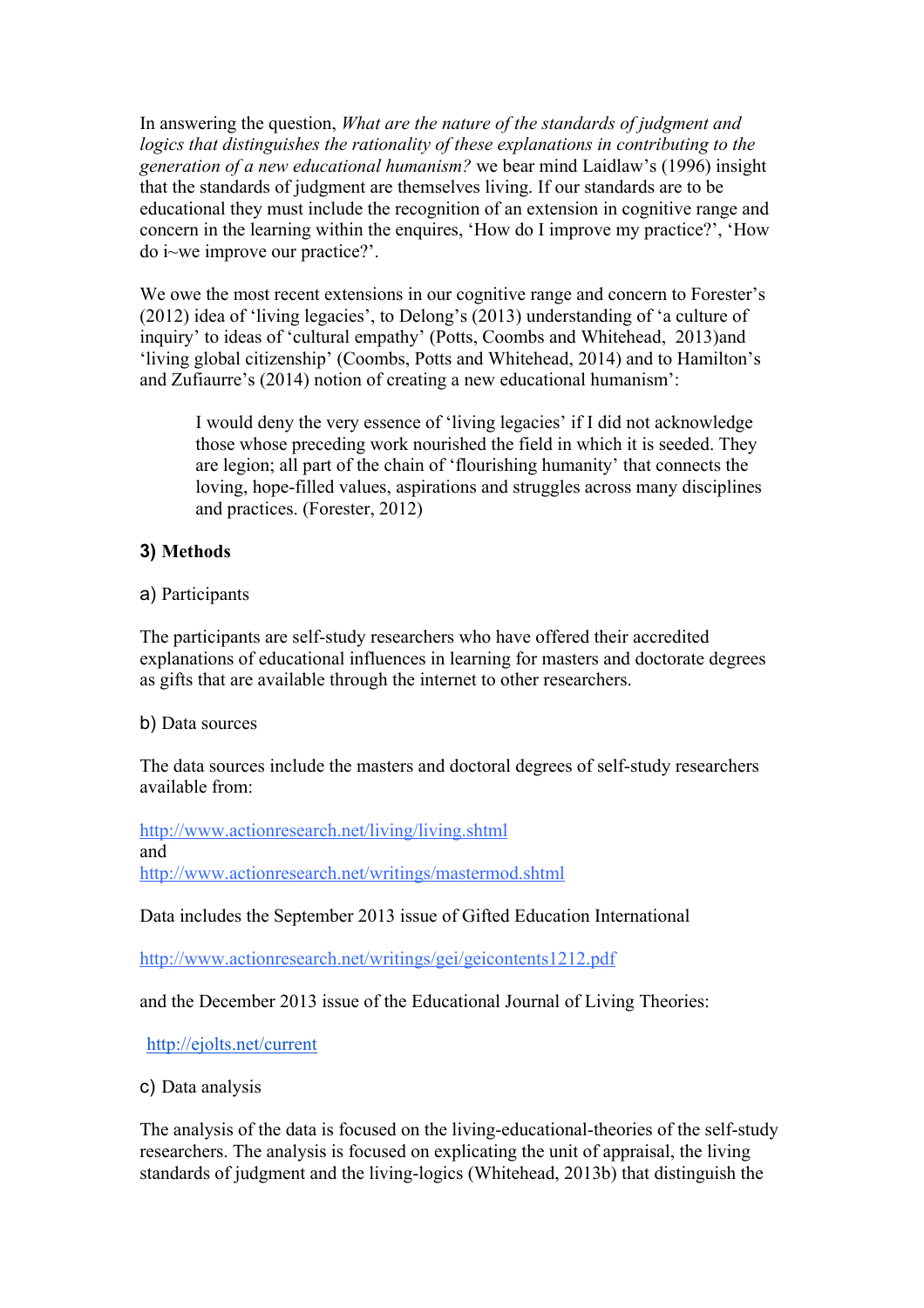rationalities of the explanations. The living standards of judgment include the researcher's ontological, energy-flowing values that carry hope for the future of humanity and distinguish contributions to the creation of an educational humanism. The unit of appraisal is the individual's explanation of their educational influence in their own learning, in the learning of others and in the learning of the social formations in which the practice is located.

The analysis of the digital visual data, to clarify and communicate the meaning of the embodied expressions of the energy-flowing values that form the explanatory principles of the self-study researcher, uses a method of empathetic resonance (Huxtable, 2009). Empathetic resonance presents digitalized visual data from the educational practice of the self-study researcher, in an explanation of educational influence that is grounded in the expression of energy-flowing, life-enhancing, ontological values. These are the values that the researcher uses to give meaning and purpose to their educational practices. The cursor is moved backwards and forwards around the point of the video-clip at which the researcher feels the greatest resonance with an ontological value that they are seeking to live as fully as possible. The researcher uses the value-words that help them to communicate their meanings of the embodied expression of the energy-flowing, relational value. The method of empathetic resonance stresses the importance of a relationship between the embodied expression of meaning and the meanings in the words we use. The method of empathetic resonance requires both the digitalized visual data and the meanings in the value-words we use (Whitehead & Huxtable 2006b).

The data analysis includes an evaluation of the individual's influence in enhancing the flow of values that carry hope for the future of humanity. We are assuming that each individual, has a unique constellation of these values in the generation of their livingeducational-theory. So, each individual can generate their own unique, evidencebased contribution to the creation of an educational humanism (Whitehead, 1999 & 2013; Huxtable, 2012, 2013) using strategies and techniques that attend to issues of trustworthiness.

The issues of trustworthiness are focused on the validity of the explanations and the rigor of research procedures. We use Popper's (1975) insight about strengthening the objectivity of accounts through intersubjective criticism:

…for inter-subjective *testing* is merely a very important aspect of the more general idea of inter-subjective *criticism*, or in other words, of the idea of mutual rational control by critical discussion. (p. 44)

Validity of explanations is strengthened during the self-study research using four questions derived from Habermas' (1976) four criteria of social validity related to comprehensibility, evidence, sociohistorical and sociocultural influences and the authenticity of the accounts over time and interaction.

i) How could we enhance the comprehensibility of our explanations of educational influence?

ii) How could we strengthen the evidence we use to justify the assertions we make? iii) How could we deepen and extend our sociohistorical and sociocultural awareness of their influence on our practice and writings?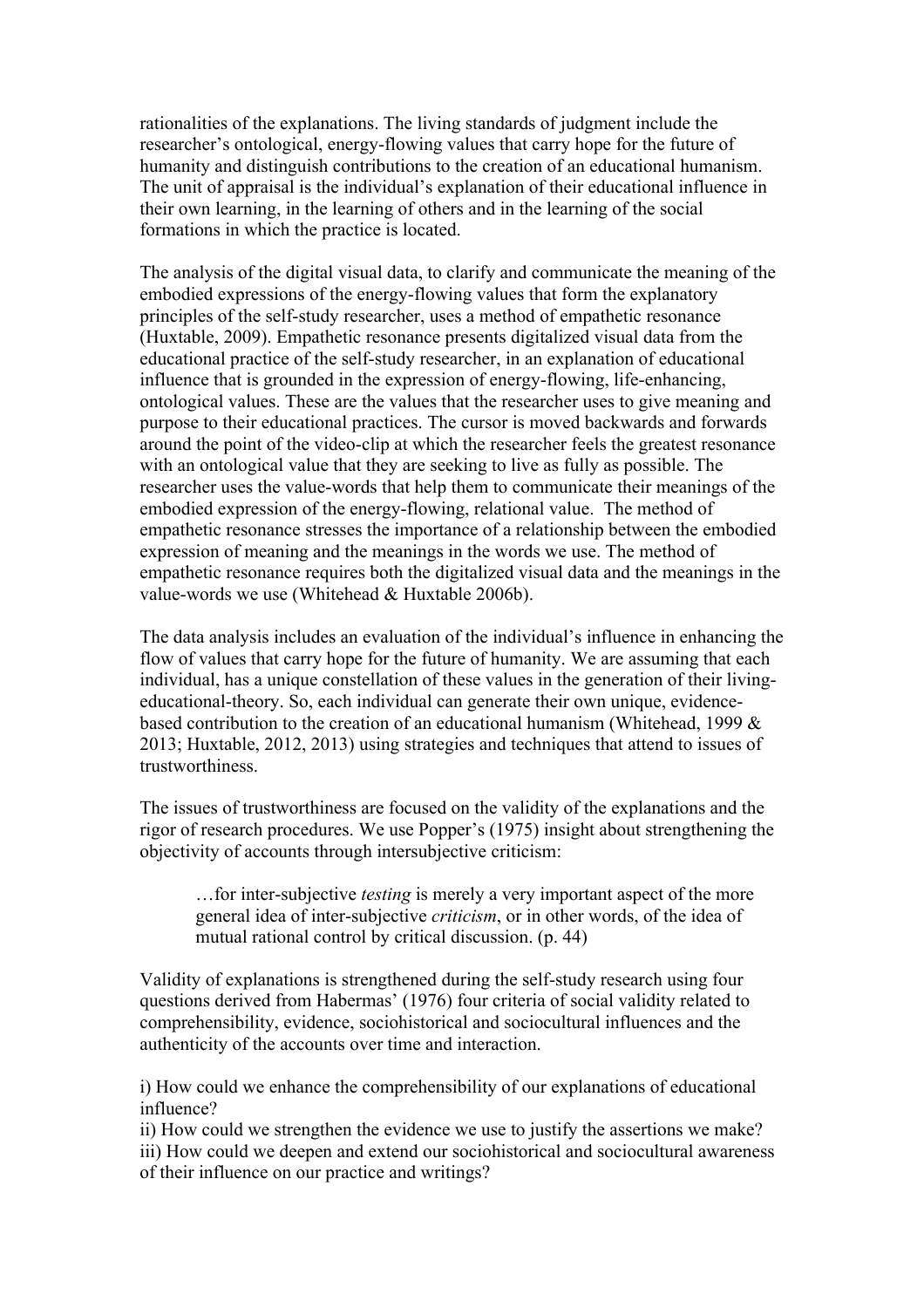iv) How could we enhance the authenticity of our explanations in the sense of showing that we am truly committed over time and interactions to living as fully as we can the values we claim to hold?

 Rigor is strengthened through the use of Winter's (1989) six principles of dialectical and reflexive critique, plural structure, risk, multiple resource and theory practice transformation.

# **4) Outcomes**

# a) Findings

The analysis of the data, including multimedia narratives of explanations of educational influence, reveals the living standards of judgment and the living-logic that can be used to distinguish the rationality of the explanations that constitute livingeducational-theories. This living-logic is distinguished from the propositional and dialectical logics that distinguish the explanations in print-based academic journals (Whitehead & Rayner, 2006).

# b) Discussion

We have considered both the opportunities offered by insights from propositional and dialectical theories for extending the cognitive range and concerns of living-theorists, and the constraining influences of the logics of these theories in omitting energyflowing values as explanatory principles of educational influence.

The opportunities offered by multimedia journals for extending the forms of representation (Eisner, 1993, 1997) used by self-study researchers, for explaining their educational influences in learning, can transcend limitations in printed-text only communications of the embodied expressions of meanings of energy-flowing values. The December 2013 issue of the Educational Journal of Living Theories contains multimedia narratives that include values such as 'being loved into learning' that we have claimed can contribute to the creation of a new educational humanism.

# c) Conclusions

Contributions to the generation of a new educational humanism can be made through the creation and sharing of living-educational theories. These theories are constituted by the values-based explanations that individuals produce to explain their educational influences in their own learning, in the learning of others and in the learning of the social formations in which we live, work and research, and contribute to a world in which humanity can flourish.

The academic legitimacy of such living-educational-theories has been demonstrated through their acceptance as doctoral theses in different Universities within different countries.

These theories are being generated in changing practices over time, in enquiries of the kind, 'How do I improve what I am doing?'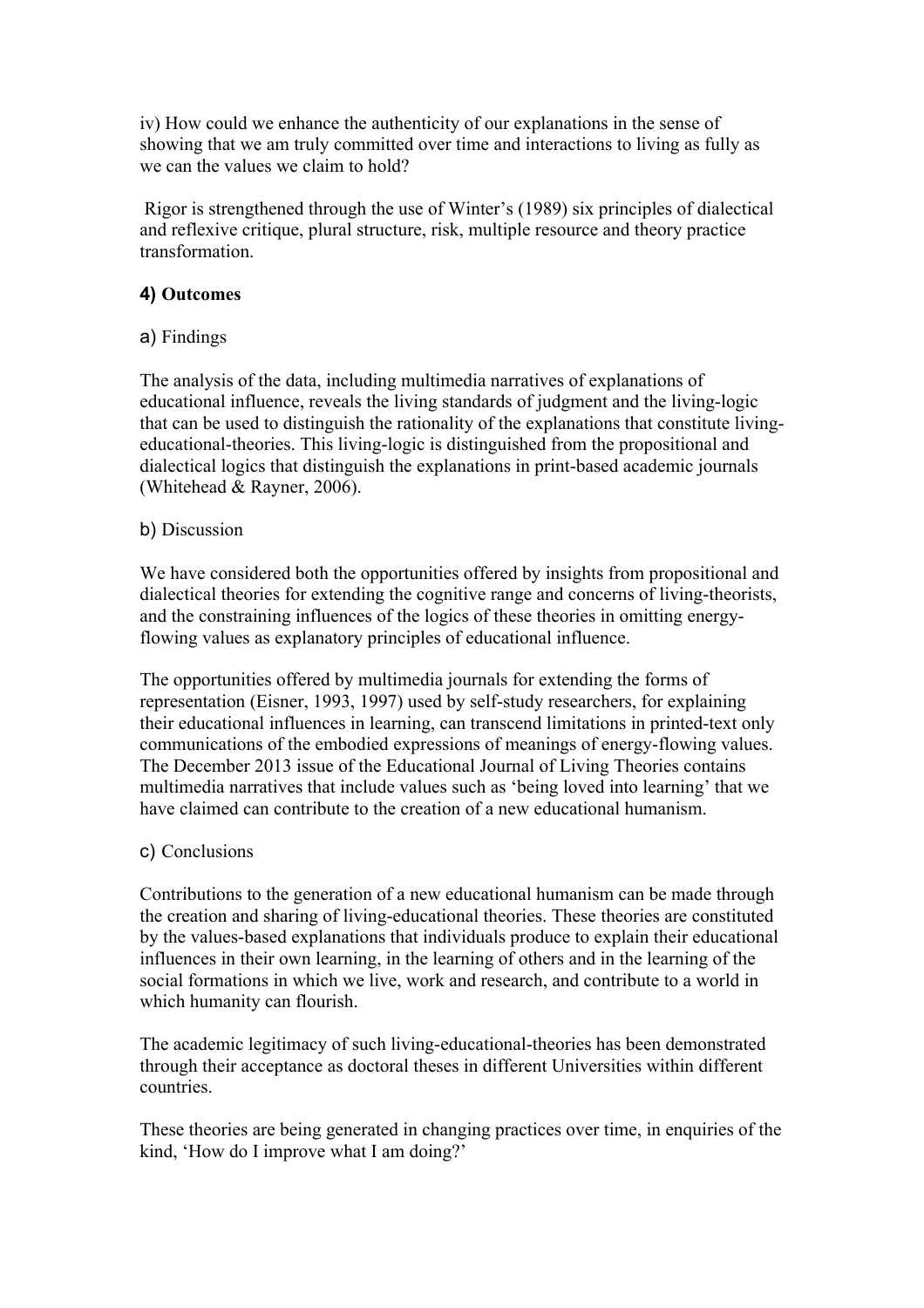#### **5) References**

- Allender, J. S. (1991) *Imagery in Teaching and Learning: An Autobiography of Research in Four World Views*. New York; Praeger.
- Allender, J. S. & Allender, D. S. (2014) *Ethics For Children Becoming Adolescents.* Boulder; Paradigm.
- Allender, J. S. & Allender, D. S. (2008) *The Humanistic Teacher: First the Child, Then Curriculum.* Boulder; Paradigm Publishers.
- Boyer, E. (1990) *Scholarship Reconsidered, Priorities of the Professoriate*. San Francisco; Jossey-Bass.
- Buber, M. (1947) *Between Man and Man.* London; Kegan Paul, Trench, Trubner & Co. Ltd.
- Buber, M. (1970) *I and Thou*. Edinburgh, T. & T. Clark.
- Campbell, E. (2013) The heART of learning: Creating a loving culture-of-inquiry to enhance self-determined learning in a high school classroom. *Educational Journal of Living Theories*, 6(2); 45-6. Retrieved 13 January 2014 from http://ejolts.net/node/211
- Delong, J. (2013) Transforming teaching and learning through living-theory action research In a culture-of-inquiry. *Educational Journal of Living Theories,* 6(2); 25-44.
- Eisner, E. (1993) Forms of Understanding and the Future of Educational Research. *Educational Researcher*, 22(7), 5-11.
- Eisner, E. (1997) The Promise and Perils of Alternative Forms of Data Representation. *Educational Researcher*, 26(6), 4-10.
- EJOLTS (2008-2013) *The Archives of the Educational Journal of Living Theories*. Retrieved 27 March 2014 from http://ejolts.net
- Forester, C. (2012) What is a Living Legacy?, in Henon, A. (Ed) (2012) *APEX Living Legacies: Stories Creating Futures.* Keynsham; B & NES. Retrieved 29 January 2014 from http://www.actionresearch.net/writings/apex/livinglegacies2012.pdf
- GEI (2013) *Gifted Education International*, December 2013. Retrieved 27 March 2013 from http://www.actionresearch.net/writings/gei/geicontents1212.pdf
- Coombs, S., Potts, M., Whitehead, J. (2014) International Educational Development and Learning through Sustainable Partnerships: Living Global Citizenship. London; Palgrave Macmillan (in press).
- Griffin, C. (2103) Transforming teaching and learning practice by inviting students to become evaluators of my practice. *Educational Journal of Living Theories*, 6(2); 62- 77. Retrieved 13 January 2014 from http://ejolts.net/node/215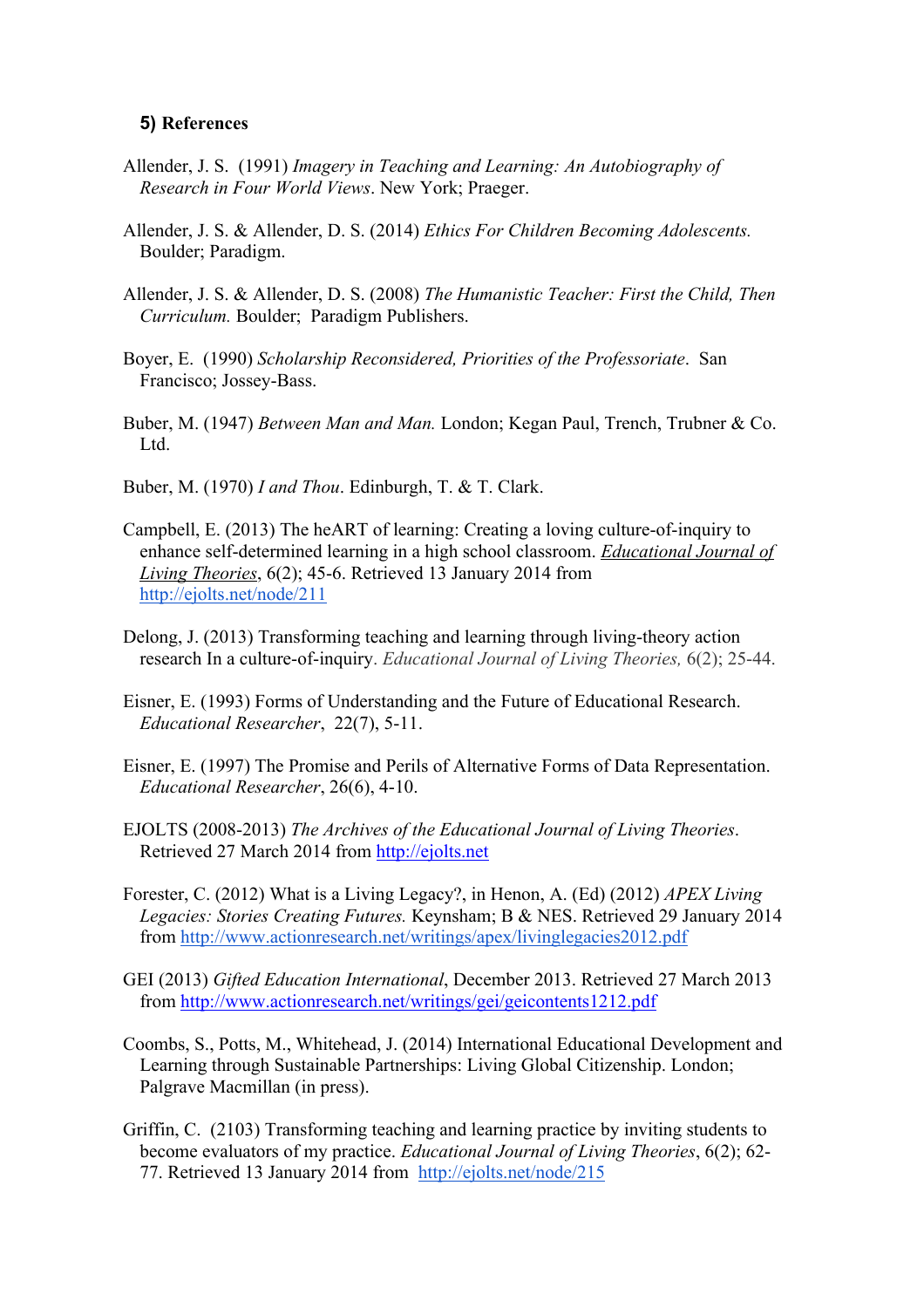Habermas, J. (1976) *Communication and the Evolution of Society.* London; Heinemann.

- Hamilton, D. & Zufiaurre, B. (2014) *Blackboards and Bootstraps: Revisioning Education and Schooling*. Rotterdam; Sense Publishers.
- Huxtable, M. (2009) How do we contribute to an educational knowledge base? A response to Whitehead and a challenge to BERJ. *Research Intelligence*, 107, 25-26. Retrieved 11 January 2008 from http://www.actionresearch.net/writings/huxtable/mh2009beraRI107.pdf
- Huxtable, M. (2012) *How do I Evolve Living-Educational-Theory Praxis in Livingboundaries?* Ph.D. Thesis, University of Bath. Retrieved 12 March 2014 from http://www.actionresearch.net/living/mariehuxtable.shtml
- Huxtable, M. (2013) *Developing inclusive educational theory, practice and provision from an educational perspective*. Paper presented at the 2013 Annual Conference of the British Educational Research Association Conference at Sussex University, 3-5 September. Retrieved 14 March 2014 from http://www.actionresearch.net/writings/bera13/mhbera13inclusive.pdf

Ilyenkov, E. (1977) *Dialectical Logic*. Moscow; Progress Publishers.

Laidlaw, M. (1996) *How Can I Create My Own Living Educational Theory As I Offer You An Account Of My Educational Development?* Ph.D. Thesis, University of Bath. Retrieved 29 January 2014 from http://www.actionresearch.net/living/moira2.shtml

Popper, K. (1975) *The Logic of Scientific Discovery*. London; Hutchinson & Co.

- Potts, M. (2012) *How can I Reconceptualise International Educational Partnerships as a Form of 'Living Citizenship'?* PhD Thesis, Bath Spa University. Retrieved 10 September 2013 from http://www.actionresearch.net/living/markpotts.shtml .
- Potts. M, Coombs, S. & Whitehead, J. (2013) *Developing Cultural Empathy And The Living Global Citizenship Agenda: The Social Role And Impact Of Technology In Supporting Global Partnerships*. Paper presented at the British Educational Research Association Conference on the 3rd September 2013 at the University of Sussex. Retrieved 10 September 2013 from http://www.actionresearch.net/writings/bera13/markstevejackbera010913.pdf
- Schön, D. (1995) The New Scholarship Requires a New Epistemology. *Change*, Nov./Dec. 27(6), 27-34.

Thayer-Bacon, B. (2003) *Relational (e)pistemologies*. Oxford; Peter Lang

- Tidwell, D. L., Heston, M. L. & Fitzgerald, L. M. (Eds.) (2009) *Research Methods for the Self-study of Practice*. Dordrecht; Springer.
- Vasilyuk, F. (1991) *The Psychology of Experiencing: the Resolution of Life's Critical Situations.* Hemel Hempstead; Harvester Wheatsheaf.